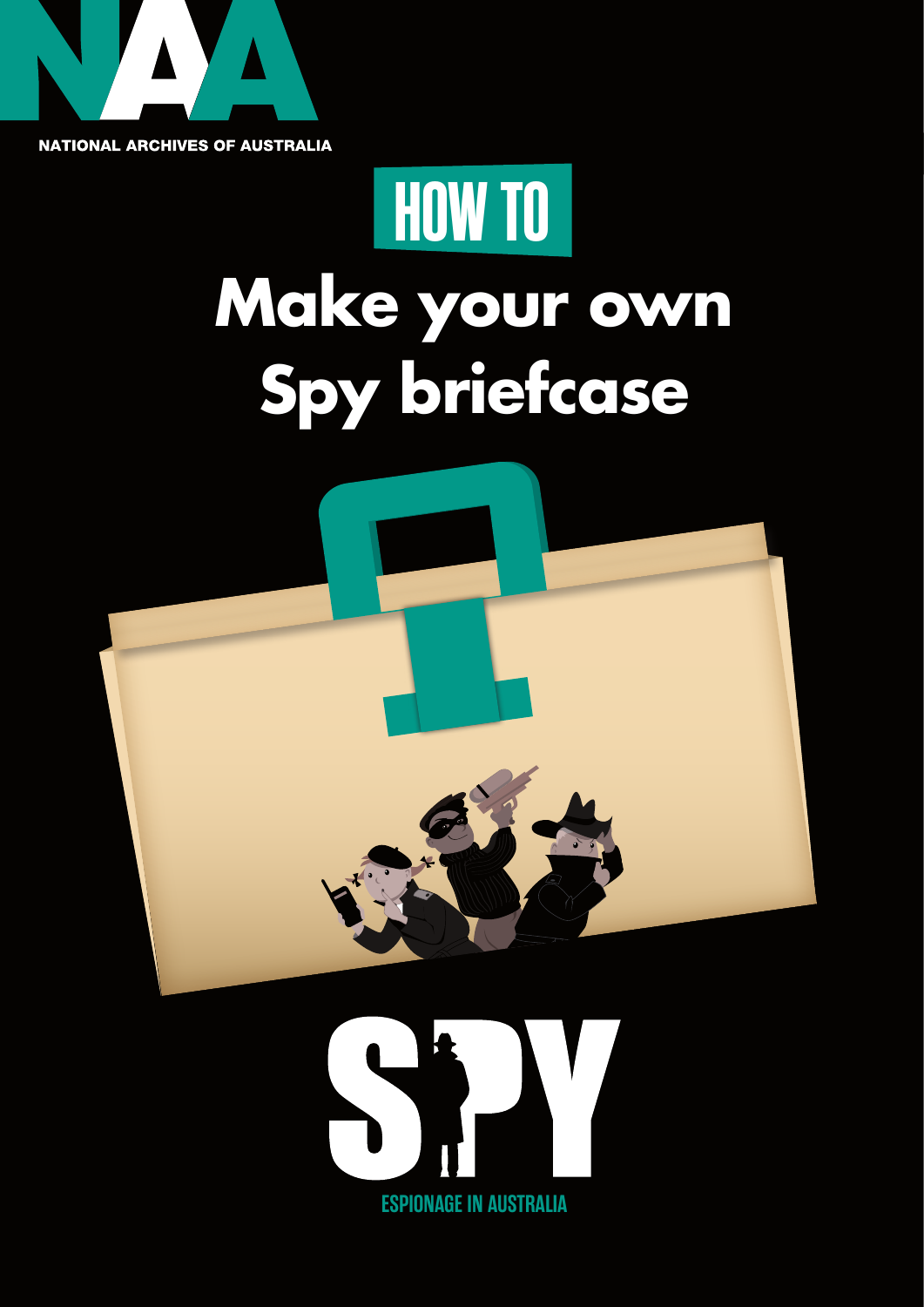**All good spies have special secret briefcases in which to stash their kits. Make your very own by following our step by step instructions.**

## **YOU WILL NEED**

- **Ć 1 x manila folder**
- **•** stickers
- **• coloured paper**
- **• glue or sticky tape**
- **Ć pencil**
- **Ć ruler**
- **Ć scissors**
- **•** hole punch

## **SIMPLE VERSION DIRECTIONS**

- 1. Trim the folder so that the closed top edges are even.
- 2. Use the cut off piece from the top as a template to round the bottom corners.
- 3. Put a pencil mark at the top edge of the folder to show where the centre of your folder is. This will help you to position the handles later on.
- 4. Cut out a handle, tag and label shapes and then trace around these on cardboard and then cut these out too (there are templates on the next page). Choose a different colour for the handles if you want to.
- 5. You can create pockets on the inside to hold messages, letters or pictures, by taping on different sized square or rectangular pieces of coloured paper on the inside.
- 6. Glue or tape your handles in position. Make sure that they are centred and line up with each other.
- 7. Decorate the outside by sticking on strips of coloured paper as a contrast or by drawing something to do with spies.
- 8. Use a hole punch to make a single hole in the tag and then tie it around the handle or glue the label on with your name or a message.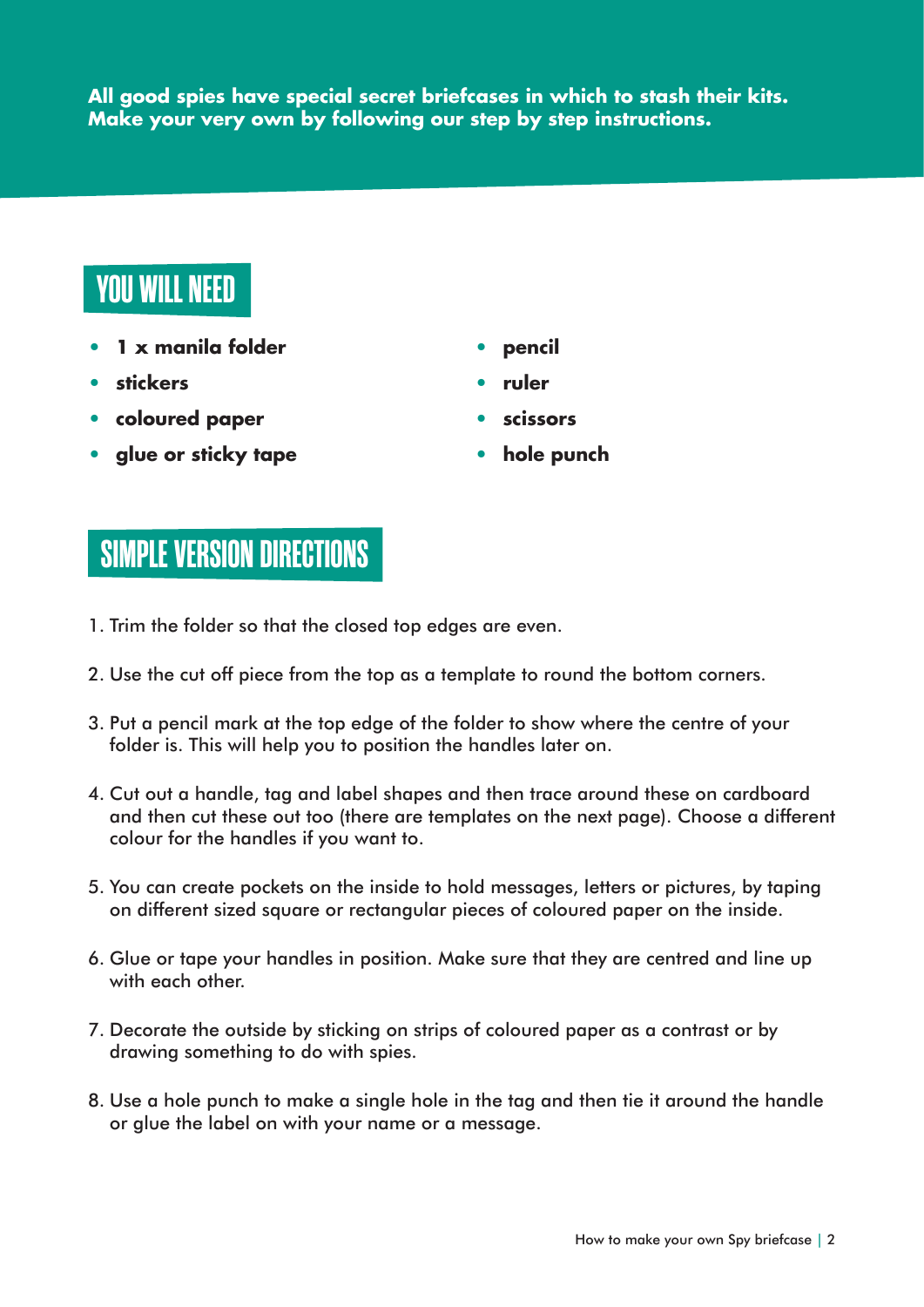

### **Handle and label template**



#### **Handle and tag template**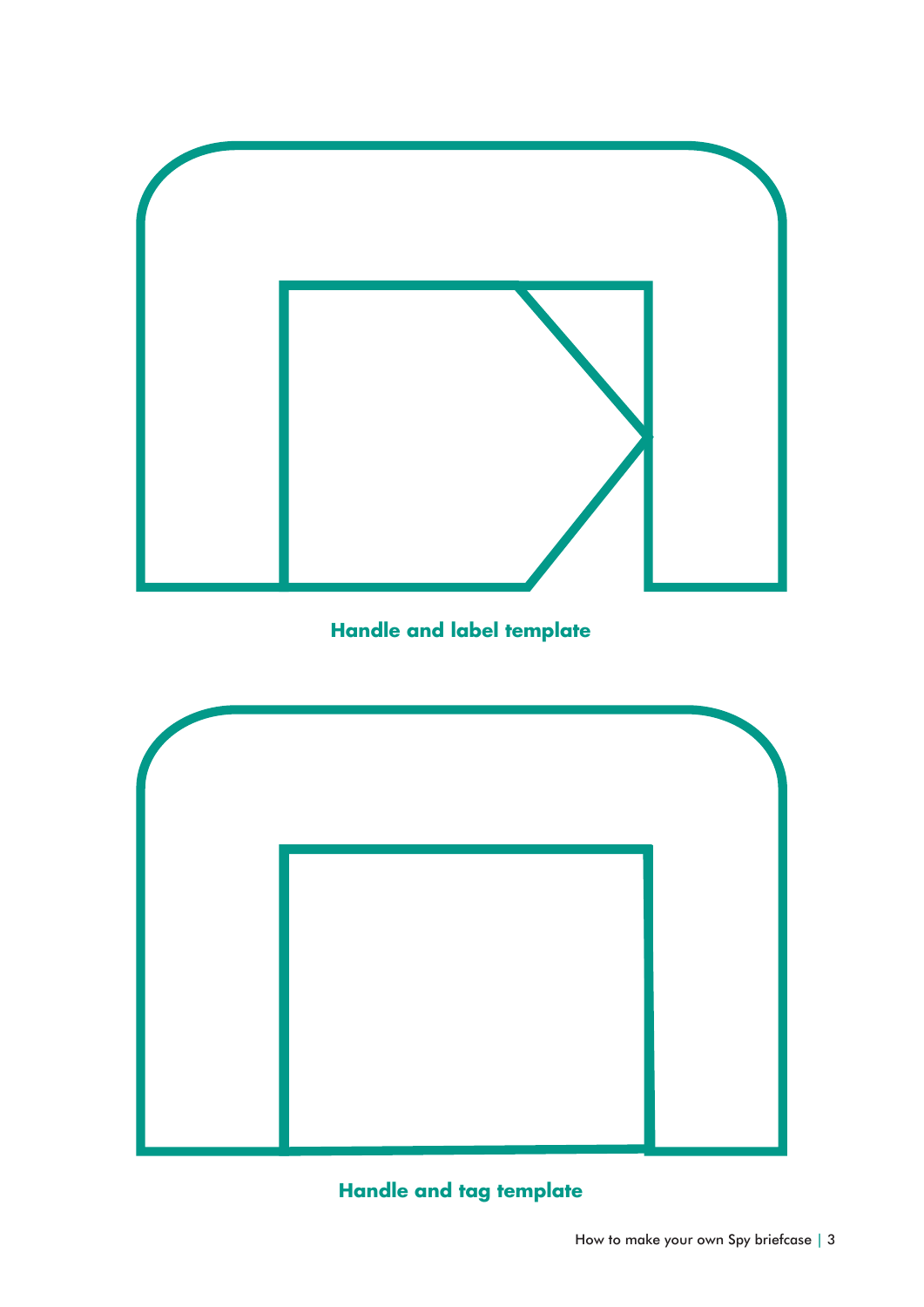## **TRICKIER 3D TEMPLATE DIRECTIONS**

#### **Hint: CUT along solid lines and FOLD along broken lines.**

- 1. Open your manila folder so that it lies flat, with the shorter edge at the top and long edge at the sides. (This is the inside of your briefcase.)
- 2. Draw a 3.5cm strip down **both sides** and then a 1cm strip nearer the edge.
- 3. Across the **top** draw a line 2cm from the top and another at 4.5 cm.

Have a look at the below templates to see how to draw the lines for cutting and folding to make your own Spy briefcase.